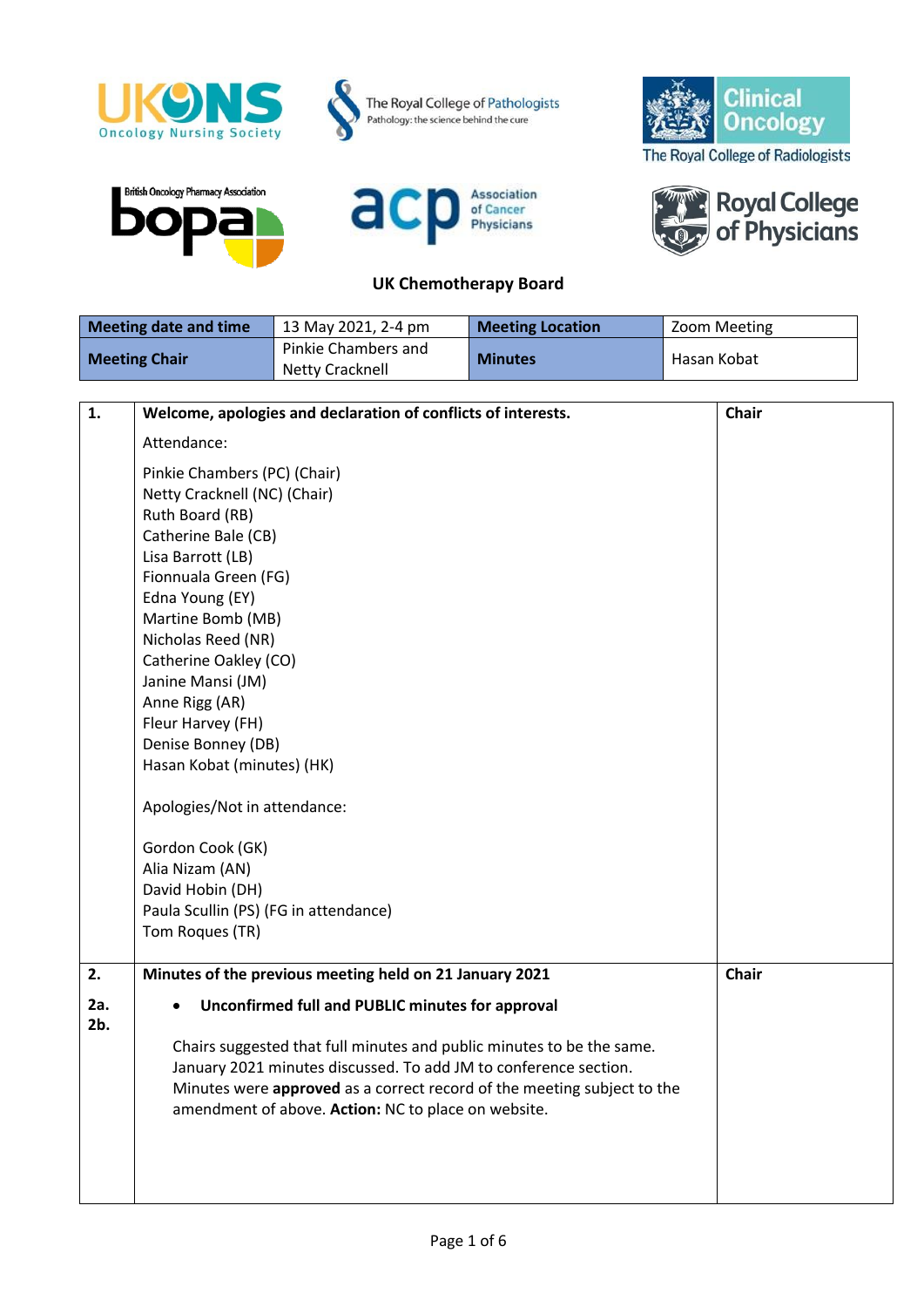| 3. | <b>Review of Actions</b>                                                                                                                                                                                                                                                                                      | <b>Chair</b> |
|----|---------------------------------------------------------------------------------------------------------------------------------------------------------------------------------------------------------------------------------------------------------------------------------------------------------------|--------------|
|    | 1) UKCB.34/20 "Dr Booney "Dr Bonney to explore whether the CCLG were<br>going to be a formal member of the Board or co-opted with the Head of<br>CCLG." No comments/achievement on this issue. Action: DH is also CCLG<br>representative which he will check the status of this item."                        |              |
|    | Action: PC to contact DH to get feedback on this item.                                                                                                                                                                                                                                                        |              |
|    | 2) UKCB.41/20 "Representatives from Scotland, Wales and Northern Ireland<br>should highlight the DPD testing document to the relevant people within<br>their regions." CB took it to Wales, and it's been fully adopted.". This item<br>is in place in Scotland and N.Ireland. Completed. CLOSED              |              |
|    | 3) UKCB.41/20 "Dr Mansi to raise the issue of the use of 5-FU with the UK<br>Breast Cancer group." - apologies from Dr Mansi. She has not done it yet.<br>To roll over to next meeting."                                                                                                                      |              |
|    | Action: JM to complete.                                                                                                                                                                                                                                                                                       |              |
|    | 4) UKCB.42/20 "Dr Rigg to check where the request for data for the<br>Chemotherapy Quality Dashboard would have been sent to and inform Dr<br>Board." First draft of data being discussed on 5th February RG meeting. AR<br>will report next meeting.". AR informed the Board in her section below.<br>Closed |              |
|    | 5) UKCB.42/20 "Dr Oakley to confirm the launch date as the Board would host<br>the link on the UK Chemotherapy Board website." Document is being<br>circulated among CRG. To be hosted on UKCB website."                                                                                                      |              |
|    | It has been awaiting RCP and RCPath to move forward on this item.                                                                                                                                                                                                                                             |              |
|    | POST MEETING NOTE: RCP approved. AW RCPath.                                                                                                                                                                                                                                                                   |              |
|    | "Chemotherapy Workforce. Action: PC to email PS to confirm who is<br>6)<br>leading on this agenda item." PC informed the Board below. Closed.                                                                                                                                                                 |              |
|    | 7) SACT learning module: RCP not endorsed. Action: FDR Board to follow up<br>in 2 weeks. This has now been endorsed. Closed.                                                                                                                                                                                  |              |
|    | "FAQ Covid vaccine. Action: TR to approach McMillan about how to take<br>8)<br>this forward concerning patient and GP information." To be discussed in<br>the next UKCB meeting when TR present. Open                                                                                                         |              |
|    | 9) UKCB website: Website costs are due. Action: NC to check amount and<br>circulate details. This has been completed. Closed.                                                                                                                                                                                 |              |
| 4. | <b>Matters Arising</b>                                                                                                                                                                                                                                                                                        | Chair        |
|    | Workplan                                                                                                                                                                                                                                                                                                      |              |
|    | PC emailed to representative of each societies prior to the meeting. PC<br>suggested to send a list of projects that we potentially want to take<br>forward as a group.                                                                                                                                       |              |
|    |                                                                                                                                                                                                                                                                                                               |              |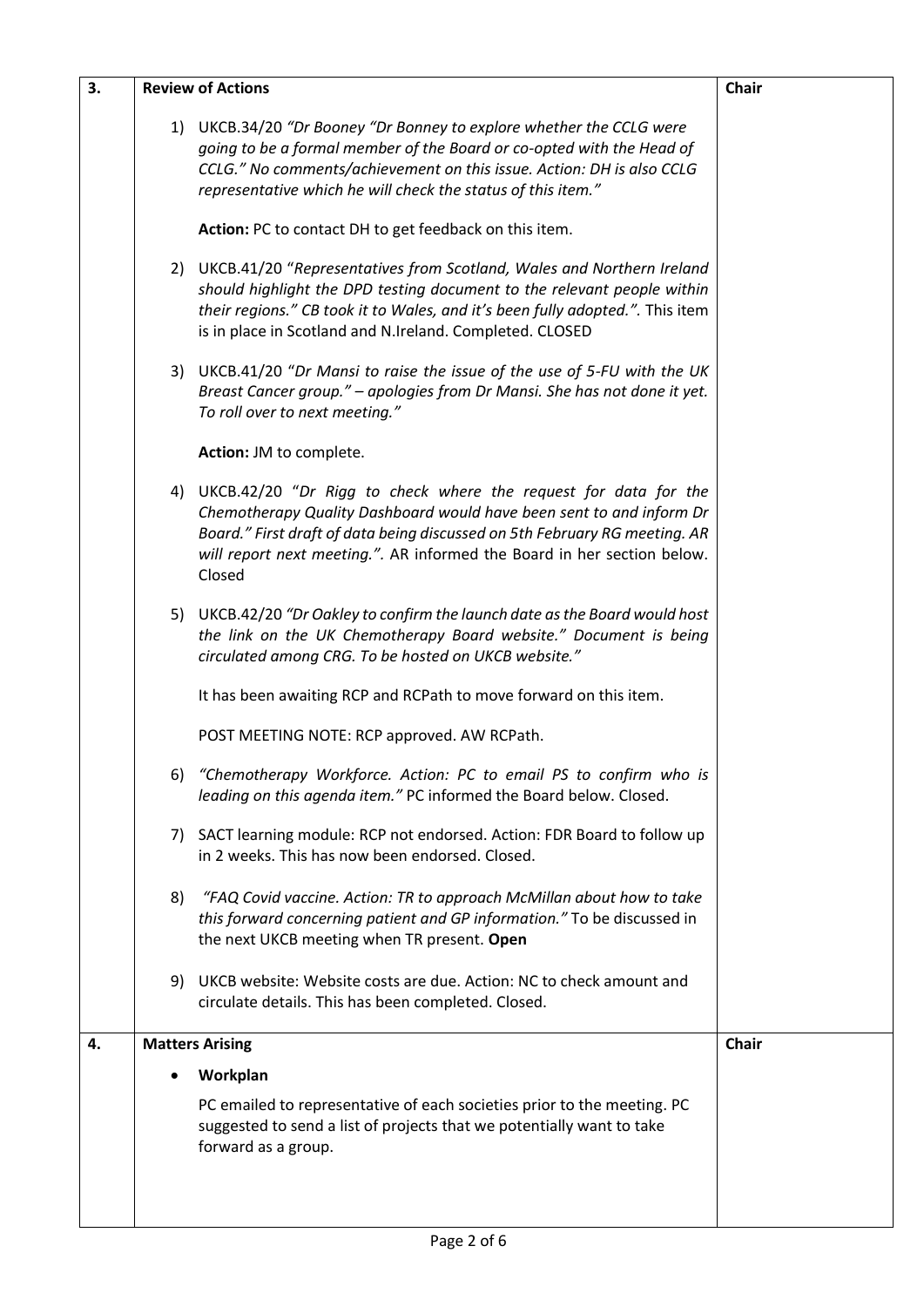**Hepatitis B:** AR talked about the importance of testing for Hepatitis B prior to starting SACT or any immunosuppressive agents. Two people who are in their 30s died recently of fulminant Hepatitis B on commencement of immunosuppressive treatment. Immigrant populations are more at risk but not exclusively. Testing of Hep-B is £5, and the treatment is straightforward which takes six months and costs around £25. CRG is keen to take this forward but it is not something that NHSE will endorse due to commissioning. AR asked Board members if this can be published as UKCB. Decision was made to produce a position statement with comprehensive guidelines as a follow up if needed. Working group to be formed. Suggestions was: Prof Roberts, Janine Mansi, Louise Dulley and Roopinder Gillmore. **Action: PC to email suggested people to ask if interested to join a working group.** 

**Innovation**: LB and FH presented their project entitled "Launching a selfadministration service during COVID-19 pandemic: The Royal Marsden Experience". LB - The aim of the project is to provide sustainable health care service to cancer patients without having any disruptions in administering their anti-cancer drugs and sustaining their safety in Covid era. Cytarabine, bortezomib, trastuzumab and denosumab were the target drugs in methodology. Set-up and priorities of the project including patient training, governance & pathways, staff engagement, identifying appropriate cycle to start chemo, etc. was discussed. Suggested to reach out to people who are doing other innovative ideas and supply links to the projects on the UKCB website which are already available in the public domain. **Action: NC to request approval from each organisation via UKCB members to add innovation section to website with public links (and disclaimer).** 

**Intrathecal Chemotherapy Standards:** LB updated the Board about the previous standards being updated to include advanced nurse practitioners to administer intrathecal chemotherapy. However, this was not transferred to current documents before they were archived. There are therefore currently no standards to refer to. To propose to set up a working group to review the archived standards and publish as a UKCB document. To include DB in group. UKCB members approved this was a suitable work stream. **Action: LB to lead on this and establish a working group.** 

**National SACT protocols**: NC shared the document entitled National SACT protocols. The summary of the proposal is to produce a websitebased library of SACT protocols which trusts, and organisations UK can use. NC answered the questions about funding and St Lukes. All elements of the proposal would be discussed further by the working group. UKCB members approved this was a suitable work stream. **Action: NC to lead on this and establish a working group.**

**Standards for Reducing Risks Associated with Electronic Prescribing:** NC presented the Standards for Reducing Risks Associated with Electronic Prescribing and Medicines Administration Systems (ePMA) for SACTs which has been published by BOPA. This considers the checks required at each stage of the process of the patient pathway. It is currently due for review. NC asked Board members if this was a suitable document to review with multi-disciplinary input and publish from UKCB. UKCB members approved this was a suitable work stream. **Action: NC to lead on this and establish a review group.**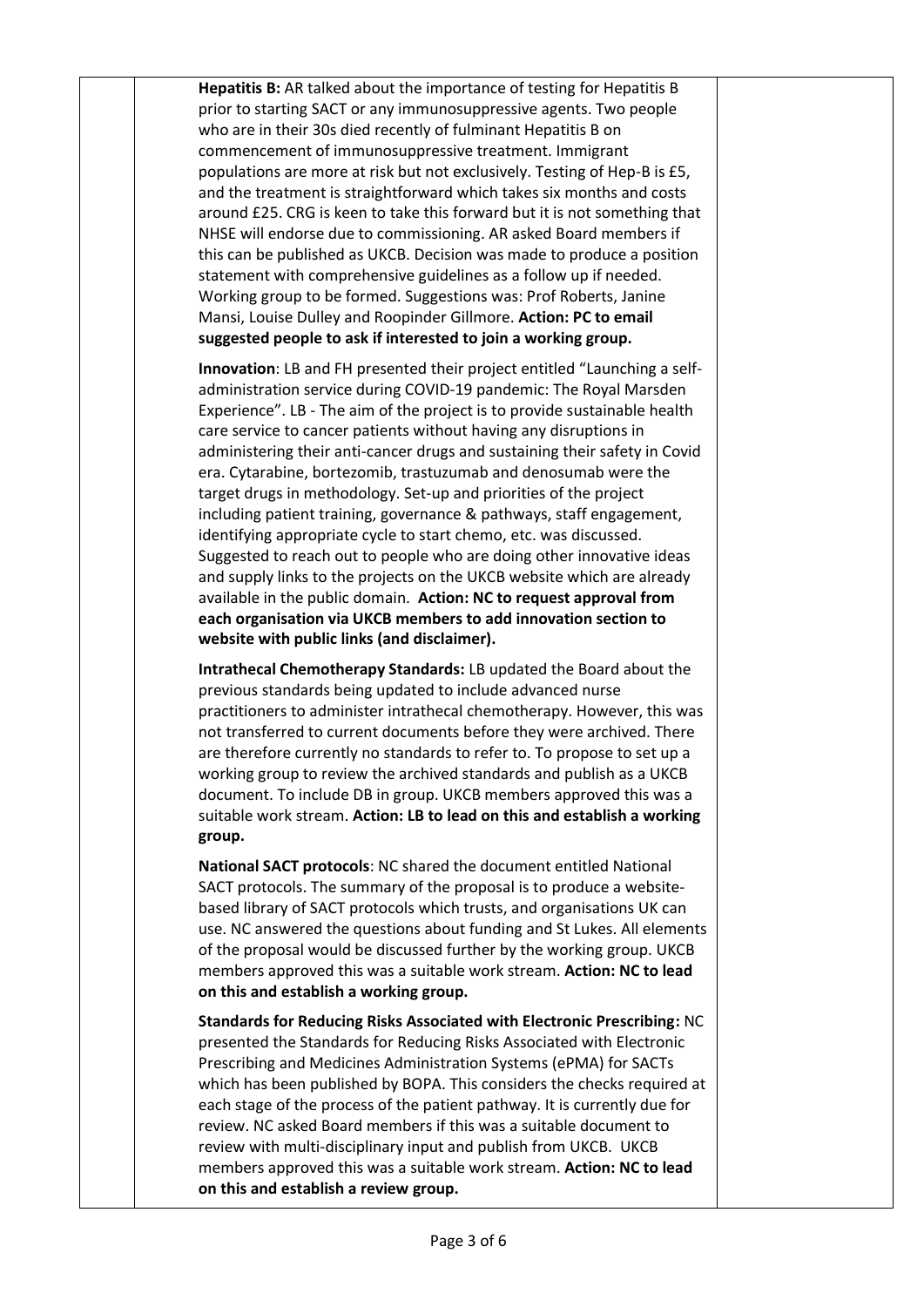|    | Steroid prophylaxis: PC to add RBs workplan idea of patients with<br>cancer, chemotherapy, or IO toxicity is whether they should have<br>prophylaxis with their steroids. RB asked whether we could do it as a<br>position statement, literature review, etc. UKCB members approved this<br>was a suitable work stream. Action: PC to add to survey monkey /<br>prioritising workplan<br>PC confirmed that the work plan ideas will be sent via survey monkey for<br>UKCB members to rate in order of priority to ensure we are focusing on<br>the right work. Action: PC send a survey monkey / prioritising workplan<br>National extravasation injury database<br>LB to update Board members via e-mail. |                        |
|----|------------------------------------------------------------------------------------------------------------------------------------------------------------------------------------------------------------------------------------------------------------------------------------------------------------------------------------------------------------------------------------------------------------------------------------------------------------------------------------------------------------------------------------------------------------------------------------------------------------------------------------------------------------------------------------------------------------|------------------------|
| 5. | <b>Chemotherapy Board Work streams</b><br>Chemotherapy consent forms and related documents                                                                                                                                                                                                                                                                                                                                                                                                                                                                                                                                                                                                                 | <b>Dr Janine Mansi</b> |
|    | JM updated the group.                                                                                                                                                                                                                                                                                                                                                                                                                                                                                                                                                                                                                                                                                      |                        |
|    | The Electronic consent document sent with agenda will give some guidance if<br>people wish to pursue electronic consent. There is no national single solution.<br>Action: All UKCB members to review document and especially pages 4 and 5. To<br>feedback to JM by deadline.                                                                                                                                                                                                                                                                                                                                                                                                                              |                        |
|    | The quarterly reports, national steering group minutes, and e-consent framework<br>guidance was circulated prior to meeting. Generic and Tumor-specific forms<br>review completed and available on the CRUK website (since last UKCB meeting)<br>included melanoma, bladder, SACT consent forms, single form for Venetoclax and<br>Obinutuzumab for CLL on urgent request, etc.                                                                                                                                                                                                                                                                                                                            |                        |
|    | There is a standard statement regarding risk of diabetes with certain SACT<br>treatment regimens. This includes those where steroids are in the protocol for<br>anti-emetic/allergy. This supports the UKCB diabetes guidance document.                                                                                                                                                                                                                                                                                                                                                                                                                                                                    |                        |
|    | Website activity from Aug 2016 to March 2021 was presented by JM. CRUK is<br>about to send a survey to trusts to investigate who are using CRUK consent<br>forms.                                                                                                                                                                                                                                                                                                                                                                                                                                                                                                                                          |                        |
| 6. | <b>Chemotherapy Workforce</b>                                                                                                                                                                                                                                                                                                                                                                                                                                                                                                                                                                                                                                                                              | <b>Dr Tom Roques</b>   |
|    | PC received update email from Dr TR. Action: PC to circulate email to everyone.                                                                                                                                                                                                                                                                                                                                                                                                                                                                                                                                                                                                                            |                        |
| 7. | <b>Chemotherapy Data</b>                                                                                                                                                                                                                                                                                                                                                                                                                                                                                                                                                                                                                                                                                   |                        |
|    | <b>Public Health England (PHE) SACT dataset report</b>                                                                                                                                                                                                                                                                                                                                                                                                                                                                                                                                                                                                                                                     | <b>Dr Martine Bomb</b> |
|    | The next iteration of case mix adjusted rates (CMAR) of 30-day mortality<br>for several tumour types is about to be released. The next iteration is<br>looking at ALL and AML who were diagnosed between 2010 and 2018<br>and then treated in 2017 and 2019. Prostate cancer will also be released<br>next week. Data has been stratified by principal treatment centre and                                                                                                                                                                                                                                                                                                                                |                        |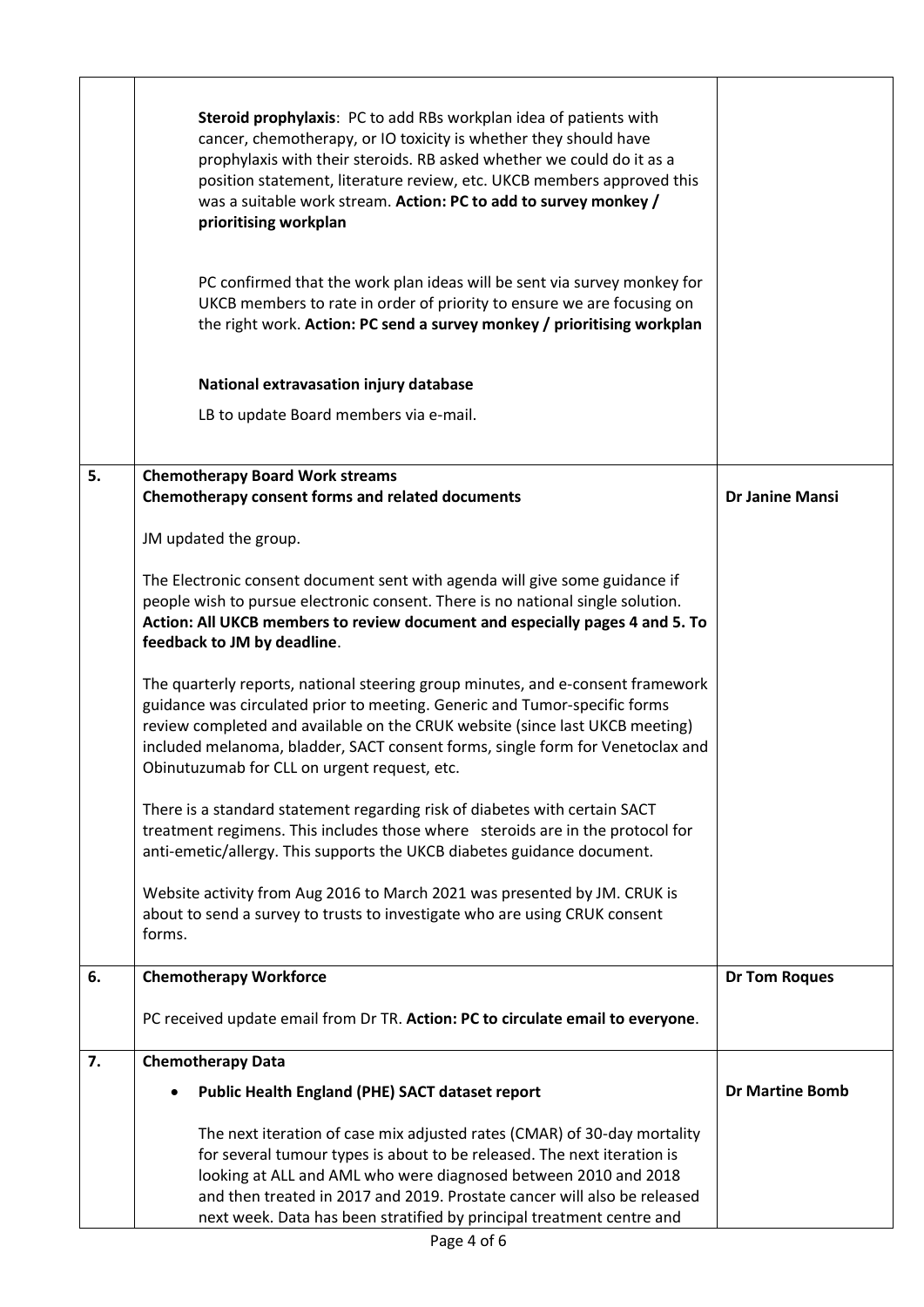|     | further stratification where there is a distinction between the treatment<br>of children.                                                                                                                                                                                                                                                                                             |                                                   |
|-----|---------------------------------------------------------------------------------------------------------------------------------------------------------------------------------------------------------------------------------------------------------------------------------------------------------------------------------------------------------------------------------------|---------------------------------------------------|
|     | The CMAR workbooks are initially shared with NHS providers only but are<br>published on the public-facing SACT website approximately two months<br>later. All NHS trusts have the opportunity to provide a comment on their<br>data, which is then released alongside each workbook. Previous<br>workbooks are available on our website                                               |                                                   |
|     | (http://www.chemodataset.nhs.uk/reports/) and also through our<br>interactive tool on CancerData (https://www.cancerdata.nhs.uk/sact).                                                                                                                                                                                                                                                |                                                   |
|     | We are also keen to hear user stories from trusts to understand the value<br>of both the rapid 30 day mortality feeds we share quarterly (these are<br>not published and are for trust use only, to support local mortality and<br>morbidity meetings) and on the published CMAR reports. If you're<br>interested in giving us some feedback, then please contact<br>sact@phe.gov.uk. |                                                   |
|     | The SACT COVID dashboard, providing an overview of systemic anti-<br>cancer therapy activity during the COVID-19 pandemic using the SACT<br>Data Set, at England and Cancer Alliance level, is also publicly available at<br>https://www.cancerdata.nhs.uk/sact<br>National Institute for Health Research (NIHR) Summary Report                                                       |                                                   |
|     | PC and PCorrie had email correspondence and will meet to discuss how to better<br>use the data provided to the group. An additional link for remote trial delivery is<br>included to show different options available. Action: PC/PCorrie<br>https://sites.google.com/nihr.ac.uk/remotetrialdelivery/home?authuser=0                                                                  | <b>Dr Pippa Corrie</b>                            |
| 8.  | Validity periods of blood results - update                                                                                                                                                                                                                                                                                                                                            | <b>Ms Pinkie Chambers</b>                         |
|     | PC has been looking at whether there is national variation around the thresholds<br>for blood tests and validity periods used. The way of approach was doing a survey<br>among clinicians in these tumors groups to get some consensus. PC will update<br>the Board further next meeting.                                                                                             |                                                   |
| 9.  | <b>Items for Report</b>                                                                                                                                                                                                                                                                                                                                                               |                                                   |
|     | <b>Chemotherapy Clinical Reference Group</b>                                                                                                                                                                                                                                                                                                                                          | <b>Dr Anne Rigg</b><br><b>Dr Catherine Oakley</b> |
|     | Dr AR, Peter Clark and Steve Williamson from the Cancer Drugs Fund<br>have done an enormous amount of work to produce a sustainable plan<br>for all the regimens on the interim Covid drug list.<br>The quality dashboard is under development.                                                                                                                                       |                                                   |
|     | Acute Oncology Sub-Group - NS pathway                                                                                                                                                                                                                                                                                                                                                 |                                                   |
|     | Acute Oncology Neutropenic Sepsis pathway has been endorsed by all<br>organisations except RCPath. Action: TR/LB/CO                                                                                                                                                                                                                                                                   |                                                   |
| 10. | <b>UK Chemotherapy Board conference</b>                                                                                                                                                                                                                                                                                                                                               | Chair/ members                                    |
|     | Agenda is in place. The number of delegates is 219. There is one confirmed<br>sponsor and one in a pipeline. BOPA has sent out an email to corporate members                                                                                                                                                                                                                          |                                                   |